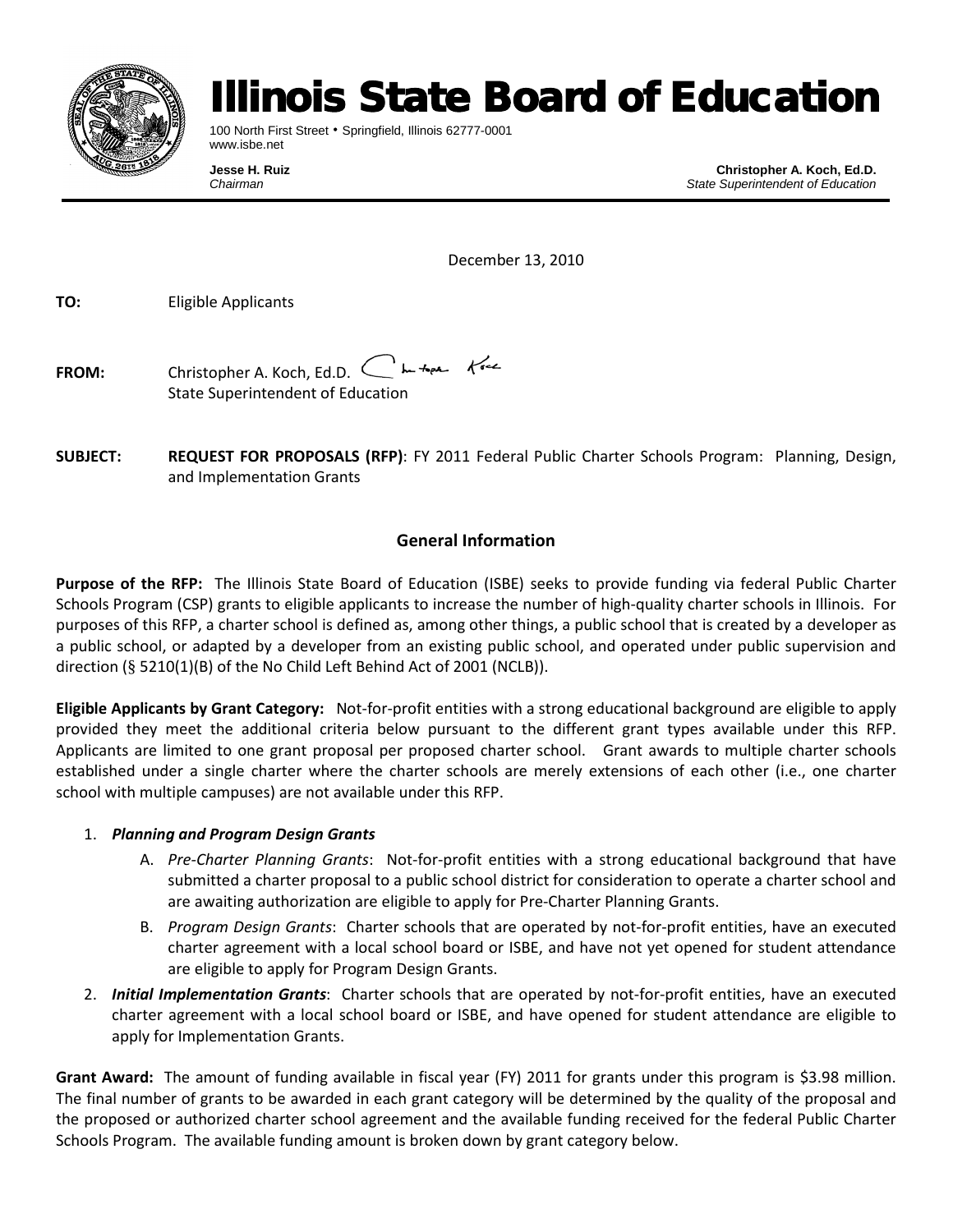#### 1. *Planning and Program Design Grants*

- A. *Pre-Charter Planning Grants* will range from \$10,000 to \$12,000 per fiscal year, and an estimated 25 grants may be awarded.
- B. *Program Design Grants* will range from \$50,000 to \$75,000 per fiscal year, and an estimated 7 grants may be awarded.
- 2. *Initial Implementation Grants* will range from \$150,000 to \$225,000 per fiscal year, and up to 14 grants may be awarded.

Any proposal submitted requesting funds in excess of the ranges noted above respectively will be treated as a request for the maximum award amount in the applicable category of grants.

**Grant Period:** The grant period will begin no sooner than December 17, 2010 and will extend from the execution date of the grant until June 30, 2011. Extension of the grant period to July 31, 2011 may be requested on an as-needed basis as a part of the proposal.

It is the intention of ISBE to fund grantees for a period of not more than three years contingent upon a sufficient appropriation for the program and satisfactory progress of the grantee in the preceding grant period. Of the total three years of funding available to selected grantees, not more than 18 months may be used to fund planning and program design activities, and not more than 24 months may be used to fund initial implementation activities of a charter school. Generally, a grantee making satisfactory progress will receive a Pre-Charter Planning and/or a Program Design Grant and two Implementation Grants. Funding for the second year of an Implementation Grant will be made available to selected grantees via a continuation application. Applicants are advised to plan the activities of each grant according to the time limits established for each grant category such that activities will collectively span not more than 36 months from the execution of an initial grant agreement to the final completion date.

#### **Application Deadlines**:

#### 1. *Planning and Program Design Grants*

- A. *Pre-Charter Planning Grants*: Three competitions will be held for FY 2011 Pre-Charter Planning Grants. Proposals must be received by **January 18, 2011** to be included in the first competition; **March 15, 2011** to be included in the second competition; and **May 16, 2011** to be included in the third and final competition.
- B. *Program Design Grants***:** An ongoing competition will be held for FY 2011 Program Design Grants. Proposals can be submitted at any time between the release of this RFP and **March 15, 2011**. Early submission is preferred.
- 2. *Initial Implementation Grants***:** An ongoing competition will be held for FY 2011 Initial Implementation Grants. Proposals can be submitted at any time between the release of this RFP and **March 15, 2011**. Early submission is preferred.

**Submission Instructions:** Proposals may be submitted by mail, in person, or electronically using the *[Send ISBE a file](https://sec1.isbe.net/attachmgr/default.aspx)* link found near the top of the ISBE website at [http://www.isbe.net.](http://www.isbe.net/)

To submit by mail, send the original and one copy to Jennifer Saba, Legal Advisor, Illinois State Board of Education, James R. Thompson Center, 100 West Randolph Street, Suite 14-300, Chicago, Illinois 60601.

To submit in person, proposals may be hand-delivered to the following locations:

| Springfield Office        | Chicago Office        |
|---------------------------|-----------------------|
| <b>Information Center</b> | <b>Reception Area</b> |
| $1st$ Floor - South       | Suite 14-300          |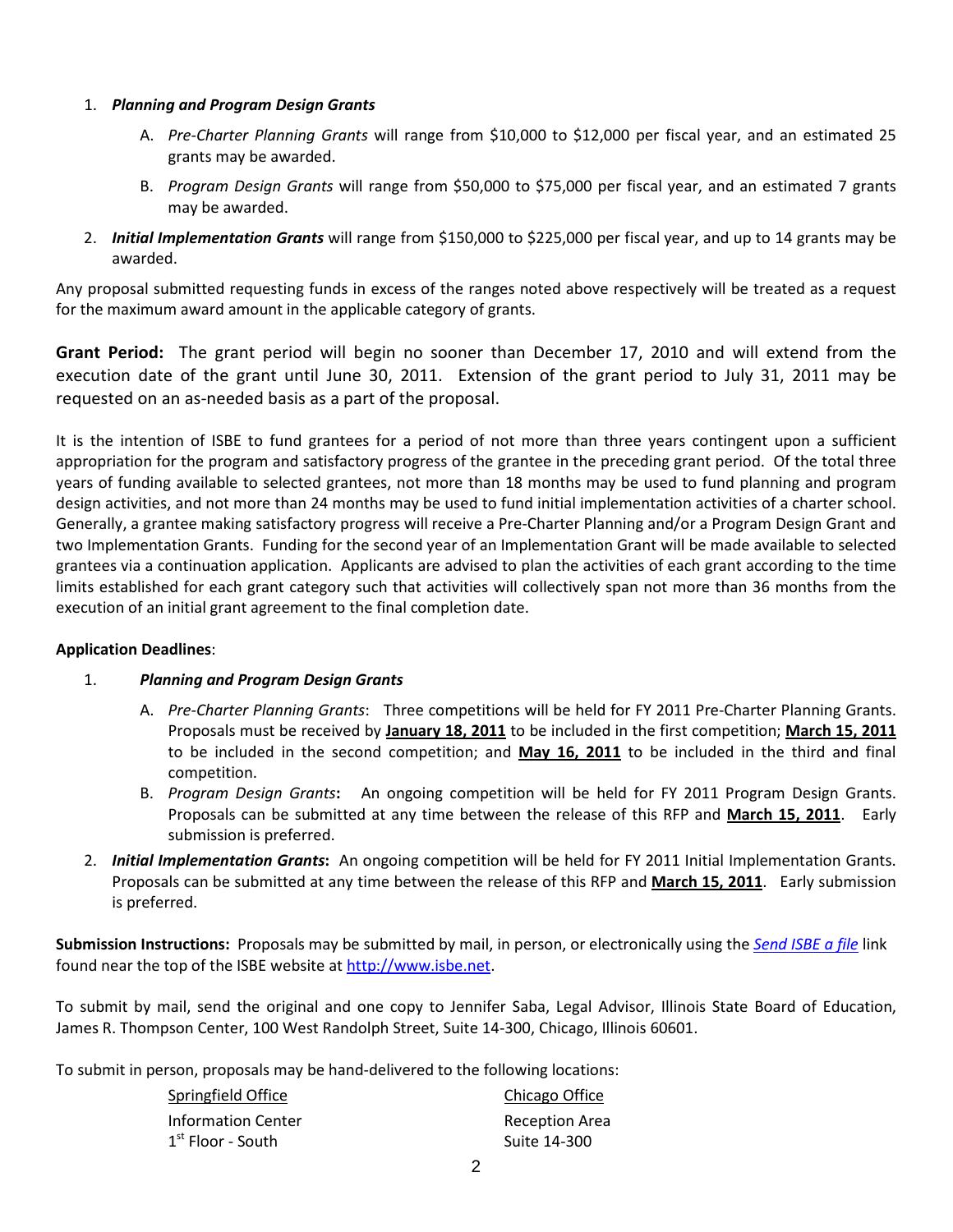To submit electronically, using either Internet Explorer® or Firefox, click on the *[Send ISBE a file](https://sec1.isbe.net/attachmgr/default.aspx)* link located at the top of the ISBE main webpage at [http://www.isbe.net.](http://www.isbe.net/) The *Attachment Manager* screen will appear. There are four sections on the *Attachment Manager* web page. Complete the first section (*Sender Information*) by entering contact information. In the second section (*Receiver Information*) select "Charter Schools Program Proposals" from the dropdown box as the "ISBE eMail Name." Failure to select the correct email name as "Charter School Program Proposals" could result in missing the proposal submission deadline. In the third section (*Attachment(s)*), click on the *Browse* button(s) to upload proposal files. While various file formats are acceptable, ISBE recommends a single file in Adobe PDF format. Finally, complete the fourth section (*Message*) by entering the phrase "Charter School Program Proposal" in the *Subject* line and include the name of the applicant in the *Message* line. Press the *Submit* button when completed. Applicants are advised to review the entries and attachments prior to submitting as all submissions are final, and proposals will not be returned to the sender for further revisions. The system will generate an automated delivery confirmation response once the proposal has been successfully submitted and will notify appropriate ISBE staff of the submission.

If, during the submission process, you require technical assistance, please call ISBE's helpdesk at 217-558-3600 or email the helpdesk a[t help@isbe.net.](mailto:help@isbe.net)

**Contact Person:** For more information on this RFP, contact Jennifer Saba at [jsaba@isbe.net](mailto:jsaba@isbe.net) or 312-814-2236.

# **Background and Program Specifications**

Article 27A of the Illinois School Code, known as the Charter Schools Law, creates opportunities within the public school system of Illinois for the development of innovative and accountable teaching techniques and educational programs. The U.S. Department of Education (ED) currently makes funding available under Title V, Part B of the No Child Left Behind Act of 2001 for the Charter Schools Program. This funding provides support for the planning, program design, and initial implementation of charter schools. The purpose of charter schools is to:

- improve pupil learning by creating schools with high, rigorous standards for pupil performance;
- increase learning opportunities for all pupils, with special emphasis on expanded learning experiences for at-risk pupils, consistent, however, with an equal commitment to increase learning opportunities for all other groups of pupils in a manner that does not discriminate on the basis of disability, race, creed, color, gender, national origin, religion, ancestry, marital status, or need for special education services;
- encourage the use of teaching methods that may be different in some respects than others regularly used in the public school system;
- allow the development of new, different, or alternative forms of measuring pupil learning and achievement;
- create new professional opportunities for teachers, including the opportunity to be responsible for the learning program at the school site;
- provide parents and pupils with expanded choices within the public school system;
- encourage parental and community involvement with public schools; and
- hold charter schools accountable for meeting rigorous school content standards and provide those schools with the opportunity to improve accountability.

Charter schools operate largely free from the requirements imposed by the School Code, ISBE's administrative rules, and local board policies. In return for this degree of flexibility, charter schools are directly accountable for their performance, both to the families who choose them and to the public in general through their charters, which will specify the schools' contractual obligations. Charter schools funded with money from the federal Public Charter Schools Program are required to demonstrate over time that their students are achieving at the promised levels of performance. If a school fails to deliver on its promises, then families can decide to send their students elsewhere, thus removing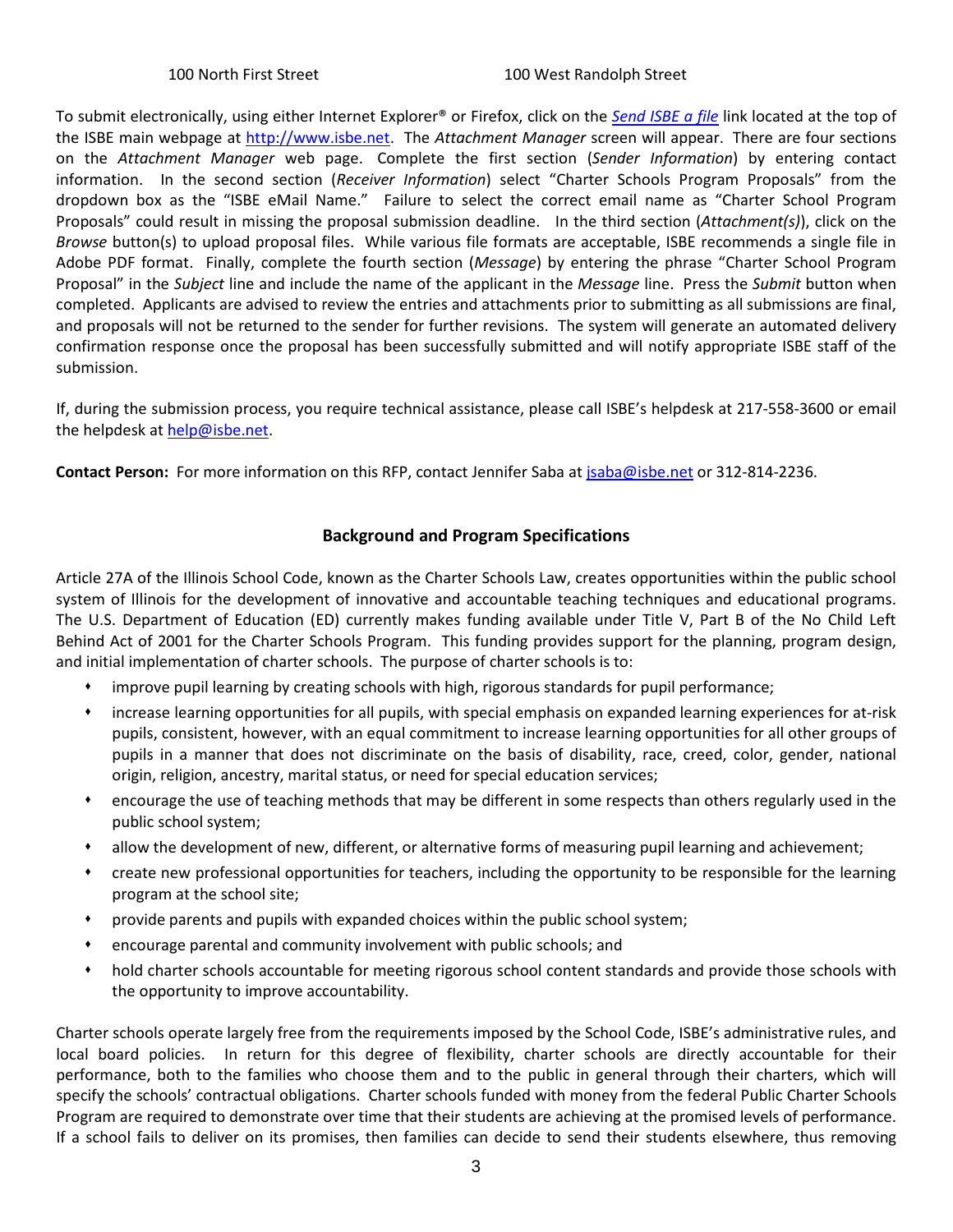financial support for the charter school. The entity issuing the charter can also elect not to renew the charter when the agreement expires.

The Charter Schools Law permits the creation of up to 120 charter schools statewide: 70 in the city of Chicago, 45 in the balance of the state. In addition to these charter schools, up to but no more than five charter schools devoted exclusively to re-enrolled high school dropouts may operate in the city of Chicago. Each of these "dropout charters" may operate up to 15 campuses within the city. Any of these dropout charters may have a maximum of 1,875 enrollment seats, with any single attendance center that is part of the charter having a maximum of 165 enrollment seats. Each attendance center of the dropout charter must be operated by the same legal entity as that for which the charter is approved and certified. With the exception of "dropout charters" where the charter school developer may open more than one campus under the same charter agreement, funding under this RFP is restricted to one school per charter school agreement.

To be eligible for funding under this RFP, charter proposals must be sponsored by not-for-profit organizations or by school districts. Charter school agreements must be authorized by local boards of education or by the State Board of Education upon appeal.

The purpose of this RFP is to solicit from charter school developers working with a school district, or from charter schools already in operation, proposals that meet the purposes of the federal Public Charter Schools Program, which are listed below.

- 1. Provide financial assistance for the planning, program design, and initial implementation of charter schools;
- 2. Expand the number of high-quality and educationally diverse charter schools throughout the State by supporting the efforts of charter school developers and organizers; and
- 3. Evaluate the effects of charter schools, including their effects on students (in particular, on student academic achievement), staff, and parents.

ISBE's specific objectives for the federal Public Charter Schools Program are listed below.

- 1. Support the development of charter schools, especially in communities outside of Chicago;
- 2. Encourage the development of public charter schools designed to assist at-risk and other educationally disadvantaged students, especially these students at the secondary level, to meet the New Illinois State Learning Standards Incorporating the Common Core, and to assist these students to remain in school through graduation; and
- 3. Conduct broad outreach activities to make grant opportunities available to current and potential charter school developers.

In order to encourage the formation of charter schools that accomplish these objectives, ISBE will give priority consideration to those proposals designed to achieve related results (see *Criteria for Review and Approval of Proposals*). For instance, a rapidly growing school district might consider a charter school as a way to address infrastructure inadequacies for its expanding student population. Likewise, a school district with a school that is failing to meet state standards could convert that school into a charter school, thus providing students and their families with a high-quality educational choice.

Applicants for any of the grant types are advised to familiarize themselves with the Charter Schools Law as outlined by Article 27A of the Illinois School Code, federal regulations, and administrative rules prior to submitting their proposals. Further information about charter schools is available at the following websites:

- Illinois School Code (105 ILCS 5), Article 27A, "Charter Schools," [http://www.ilga.gov/legislation/ilcs/ilcs4.asp?DocName=010500050HArt%2E+27A&ActID=1005&ChapAct=105%](http://www.ilga.gov/legislation/ilcs/ilcs4.asp?DocName=010500050HArt%2E+27A&ActID=1005&ChapAct=105%26nbsp%3BILCS%26nbsp%3B5%2F&ChapterID=17&ChapterName=SCHOOLS&SectionID=17524&SeqStart=154800000&SeqEnd=156500000&ActName=School+Code%2E) [26nbsp%3BILCS%26nbsp%3B5%2F&ChapterID=17&ChapterName=SCHOOLS&SectionID=17524&SeqStart=15480](http://www.ilga.gov/legislation/ilcs/ilcs4.asp?DocName=010500050HArt%2E+27A&ActID=1005&ChapAct=105%26nbsp%3BILCS%26nbsp%3B5%2F&ChapterID=17&ChapterName=SCHOOLS&SectionID=17524&SeqStart=154800000&SeqEnd=156500000&ActName=School+Code%2E) [0000&SeqEnd=156500000&ActName=School+Code%2E](http://www.ilga.gov/legislation/ilcs/ilcs4.asp?DocName=010500050HArt%2E+27A&ActID=1005&ChapAct=105%26nbsp%3BILCS%26nbsp%3B5%2F&ChapterID=17&ChapterName=SCHOOLS&SectionID=17524&SeqStart=154800000&SeqEnd=156500000&ActName=School+Code%2E)
- Illinois Administrative Rules, Part 650, "Charter Schools,"<http://www.isbe.net/rules/archive/pdfs/650ARK.pdf>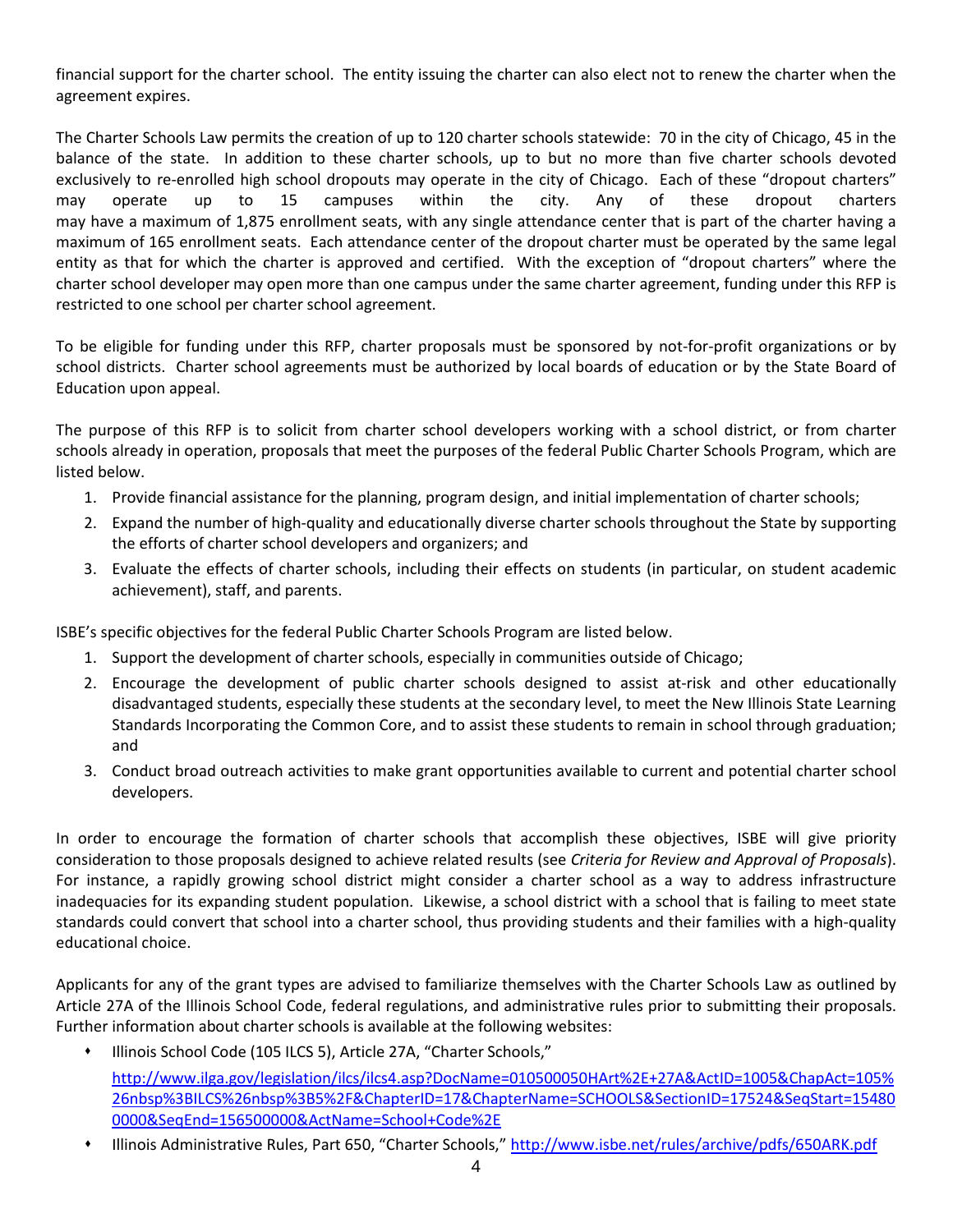- Illinois State Board of Education, [http://www.isbe.net/default.htm,](http://www.isbe.net/default.htm) "Charter Schools," <http://www.isbe.net/charter/Default.htm>
- \* U.S. Department of Education [http://www.ed.gov/index.jhtml,](http://www.ed.gov/index.jhtml) "Charter Schools Program," <http://www.ed.gov/programs/charter/index.html>
- Elementary and Secondary Education Act of 1965, as amended, Title V, Part B, Subpart 1 Public Charter Schools, <http://www.ed.gov/policy/elsec/leg/esea02/pg62.html>
- US Department of Education, "Charter Schools Program, Title V, Part B, Non-Regulatory Guidance," <http://www.ed.gov/policy/elsec/guid/cspguidance03.pdf>

#### **Program Evaluation and Reporting Requirements**

Pursuant to Section 27A-12 of the School Code [105 ILCS 5/27A-12], ISBE must compile annual evaluations of charter schools received from local school boards and prepare an annual report to the General Assembly and the Governor. To that end, ISBE has contracted with the University of Memphis to conduct evaluation activities. As part of the evaluation, each grantee will be required to submit at a minimum the following information:

- Demographic information about the community that the charter school serves or intends to serve;
- Student achievement data, particularly results on state assessments for reading and mathematics, from the surrounding schools and once the charter school is open, from the charter school;
- Rates of attendance, graduation, transfers, and other similar information;
- Information about prospective students on waiting lists for the newly opened school;
- Information about parent and community participation;
- Summary evaluation information for all events administered with grant funds; and
- A description of all activities completed with grant funds and an analysis of their impact on the design and/or operation of the charter school.

#### **Fiscal Information**

The total amount of available funding in FY 2011 for grants under this RFP is \$3.98 million. Of this amount, it is anticipated that up to \$3.15 million will be available to fund Implementation Grants with the remaining amount being available to fund Pre-Charter Planning and Program Design Grants.

Eligible applicants may receive up to three years of funding under the federal Public Charter Schools Program. The program includes three different types of grants for which applicants must submit separate proposals. Overall, not more than 18 months may be devoted to the planning and design of the charter school and not more than 24 months to its implementation. Typically grantees receive an initial Pre-Charter Planning and/or Program Design Grant and an Implementation Grant with a two year grant period. Funding for the second year of an Implementation Grant will be made available to selected grantees via a continuation application. Funding in subsequent years will be contingent upon satisfactory progress on activities funded with the preceding grant award and upon available federal funding.

Historically, sufficient funds have been available under the Charter School Program to award grants to each applicant submitting a complete and compliant proposal. Until such circumstances change that would require a single competition for available funds, ISBE will submit each proposal to a peer review group to undergo a peer evaluation against the criteria set forth in the *Criteria for Review and Approval* section of this RFP. ISBE anticipates that funding decisions will be made within approximately 45 days from the receipt of each proposal.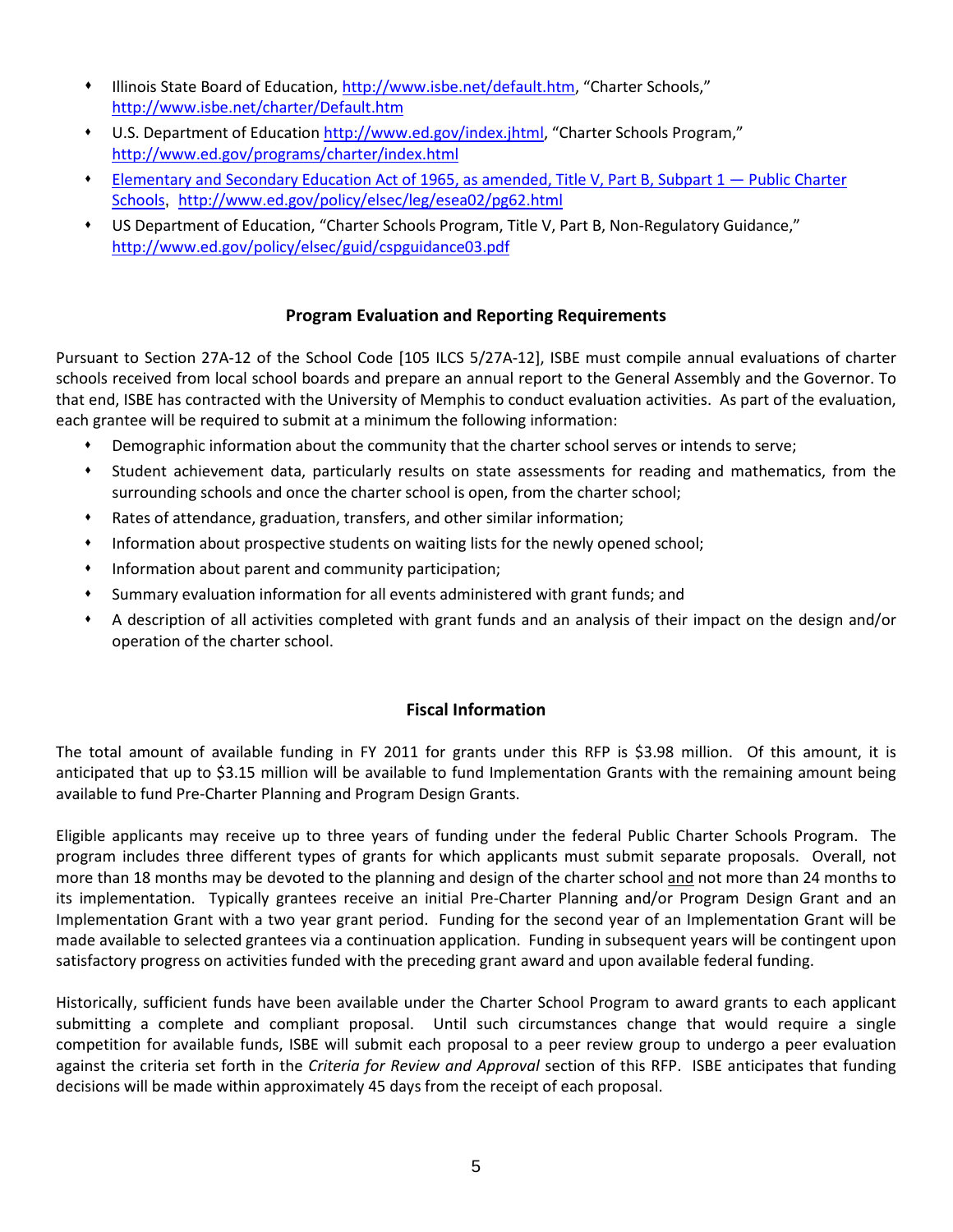Charter schools in Illinois draw their funding from the school districts in which their students reside, receiving between 75 percent and 125 percent of the respective district's average per-capita tuition for each student enrolled, plus a proportionate share of any state and federal categorical resources for which their students may be eligible. They have no taxing authority similar to that exercised by school districts, and the relatively short term of an initial charter (five to ten years) may make borrowing substantial amounts of money difficult. The experience of charter school developers in other states has shown that the absence of a funding source for planning and initial implementation makes it extraordinarily difficult to bring the development of a charter school to fruition.

The federal Public Charter Schools Program has been structured to address this problem by providing a source of initial funding. Grant funds are available for pre-charter planning, program design, and/or initial implementation to assist with expenses that a charter school cannot meet from other state or local sources. The following conditions apply:

- Funds may only be used for costs associated with the planning, program design, and implementation of a charter school;
- Grantees may not use grant funds for normal operating costs unless written approval from ISBE staff is given. Expenditures of this nature may be claimed for one year only (e.g., unexpected services due to influx of numerous special education or ESL students);
- Grant funds may not be used for the administrative fees or expenses of the school district with which the applicant is working unless the applicant voluntarily enters into a mutually agreed upon arrangement with the school district for the provision of administrative services;
- Grant funds may not be used for building construction or renovation or for related salaries and benefits; and
- In all cases, normal operating expenses including, but not limited to, salaries, benefits, postage, and utilities, are not allowable grant expenditures. The Implementation Grant, however, does contain a short-term provision for salaries and benefits as detailed below.

#### *Allowable Expenditures*

Allowable activities for each grant category are listed below:

- 1. *Planning and Program Design Grants*
	- A. **Pre-Charter Planning Grants:** Applicants who have submitted a charter school proposal to a school district and are awaiting authorization of the charter agreement may use the funds for activities associated with post-grant award planning of the educational program, including the following:
		- i. Refinement of the desired educational results and of the methods for measuring progress toward achieving those results; and
		- ii. Professional development for teachers and other staff who will work in the charter school.
	- B. **Program Design Grants:** Applicants who have an authorized charter agreement and have schools that are not yet ready to open for operation may use the funds for activities associated with post-grant award design of the educational program, including the following:
		- i. Refinement of the desired educational results and of the methods for measuring progress toward achieving those results;
		- ii. Development and refinement of the curriculum; and
		- iii. Professional development for teachers and other staff who will work in the charter school.
- 2. *Implementation Grants***:** Applicants who have an authorized charter agreement and have schools that are open for student attendance may use funds for activities and expenses during the initial start-up of a charter school. In general, the expenditures should be one-time costs that help the charter school achieve the goals outlined in its original application. These costs may include the following:
	- A. Informing the community about the school;
	- B. Acquiring necessary equipment and educational materials and supplies;
	- C. Acquiring or developing curriculum materials; and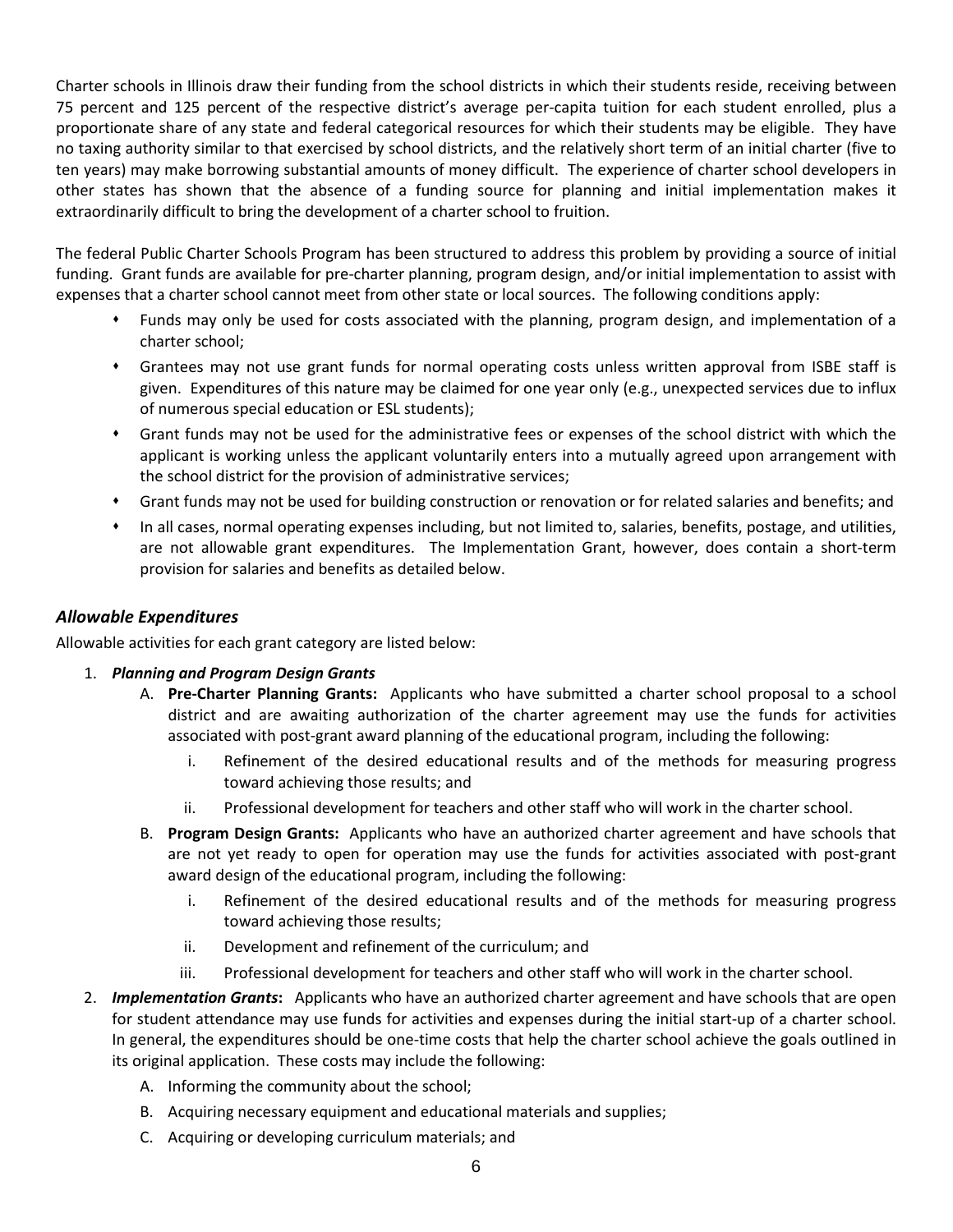D. Other initial operational costs that are necessary to meet the goals of the charter school, such as establishing a media center, computer lab, or cafeteria, including chief administrator's salary and benefits for up to two months prior to the charter school's opening.

To assist with the accurate completion of a proposed budget, applicants are encouraged to familiarize themselves with the ISBE *State and Federal Grant Administration Policy and Fiscal Requirements and Procedures* handbook located at [http://www.isbe.net/funding/pdf/fiscal\\_procedure\\_handbk.pdf.](http://www.isbe.net/funding/pdf/fiscal_procedure_handbk.pdf)

For purposes of compliance with Section 511 of PL 101-166 (the "Stevens Amendment"), applicants are advised that 100 percent of the funds for this program are derived from federal sources.

## **Proposal Narrative Requirements by Grant Category**

- 1. **Pre-Charter Planning Grants:** Applicants submitting Pre-Charter Planning Grant proposals to receive funding for the first time must provide the following information in the proposal narrative.
	- A. Provide the charter school's mission statement as it relates to student achievement.
	- B. List the members of the planning team, including a discussion of their expertise in and knowledge about areas such as project management, curriculum, instruction, assessment, community relations, marketing, finance and fund-raising, governance and management, law, and real estate.
	- C. Describe the process that was used or will be used to determine the needs of the community to be served. If a needs assessment has already been conducted, indicate how the proposed charter school will meet the needs identified.
	- D. Discuss how the proposed charter school intends to improve student achievement for the students anticipated to attend. Response should be consistent with the proposed charter agreement submitted to the school district.
	- E. Include, as applicable, any other information or materials that further support the charter school's mission and/or its capacity to establish and run a successful school.
- 2. **Program Design and Initial Implementation Grants:** Applicants submitting Program Design and/or Implementation Grant proposals to receive funding from these grant types for the first time must provide the following information in the proposal narrative.
	- A. *For Program Design Grant proposals only***:** Proof of the applicant's approved charter from a local school board or ISBE along with a copy of the authorized charter school agreement.
	- B. *For Implementation Grant proposals only***:** Proof of the applicant's charter school being open for student attendance along with a copy of the authorized charter school agreement.
	- C. Describe the educational program to be implemented by the proposed charter school, including the following information.
		- The grade levels or ages of the children to be served and the expected student enrollment;
		- How the program will enable all students to meet the New Illinois State Learning Standards Incorporating the Common Core (se[e http://www.isbe.net/ils/Default.htm\)](http://www.isbe.net/ils/Default.htm);
		- A one-page summary of the curriculum and instructional practices to be used, including any special approaches or strategies for meeting the particular needs of the school's students;
		- The objectives of the charter school in terms of student performance;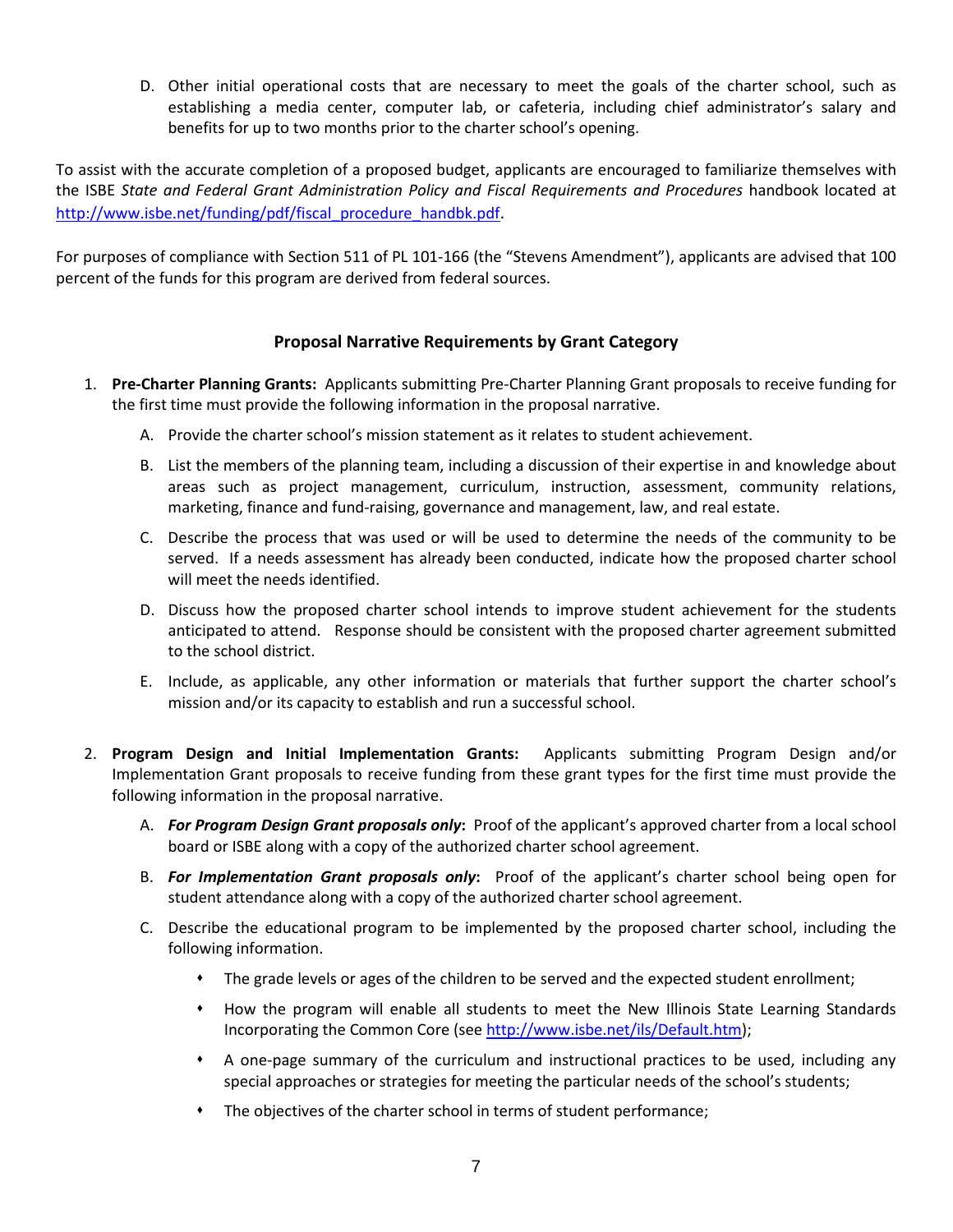- The methods by which the charter school will determine its progress toward achieving those objectives; and
- The plan to be used to determine the school's accountability.
- D. Identify the charter school's developer(s) and describe how the charter school will be managed.
- E. *For Implementation Grant proposals only*: Describe the facility to be used and outline the plans for transportation of the school's students.
- F. Describe the planned administrative relationship between the charter school and the local school board(s) issuing the charter.
- G. Describe the involvement of parents and other members of the community in the planning, design, and implementation of the charter school.
- H. Describe the composition of the members of the planning group. Describe how this group composition compares to that of the community to be served. This is a requirement of any initial grant proposal, whether for Program Design or Implementation.
- I. Describe how the charter school governing board will provide for the continued operation of the school once the federal grant has expired.
- J. Indicate the number of months that will be used for planning (limit to no more than 18 months) and implementation activities (limit to no more than 24 months).
- K. Specify any waivers of federal statutory or regulatory provisions that apply beyond the exemptions already provided under Article 27A of the School Code and provide a justification for them. Federal waivers are limited to matters under the jurisdiction of the U.S. Secretary of Education.
- L. Describe how students in the community will be informed about the charter school and the steps that will be taken to ensure that students from diverse groups will have equitable access to it, with emphasis on students who may be at risk or underserved in more traditional educational environments.
- M. Describe the charter school's financial situation and the applicant's specific need for federal assistance. Relate this information to the proposed uses of the grant funds. Demonstrate that the proposed expenses cannot be met from state and local sources of revenue (i.e., the per-pupil amount to be received plus other special funds). If you are requesting funds for both planning and implementation expenses in the same year, please clearly distinguish between the two phases.
- N. *For Implementation Grant proposals only***:** Provide a copy of a five year overall charter school budget developed pursuant to Section 27A-7(a)(9) of the School Code.
- O. Describe how these funds will be used in conjunction with funds provided under other federal programs, if applicable.
- P. *For Implementation Grant proposals only***:** Describe the school's mechanism(s) for assessing student performance over and above the required state assessment and provide a rationale supporting the(se) assessment approach(es). Outline the school's methods of responding to the information gathered through these student assessments on an ongoing basis.
- Q. Describe how the applicant will comply with Sections 613(a)(5) and 613(e)(1)(B) of the Individuals with Disabilities Act regarding local education agency eligibility. (See <http://idea.ed.gov/explore/view/p/%2Croot%2Cstatute%2C>to review the provisions.)
- R. Describe the data to be collected and the methods to be used to determine whether progress is being made in meeting the objectives enumerated in the proposal and how the results of the evaluation will be used to improve the program.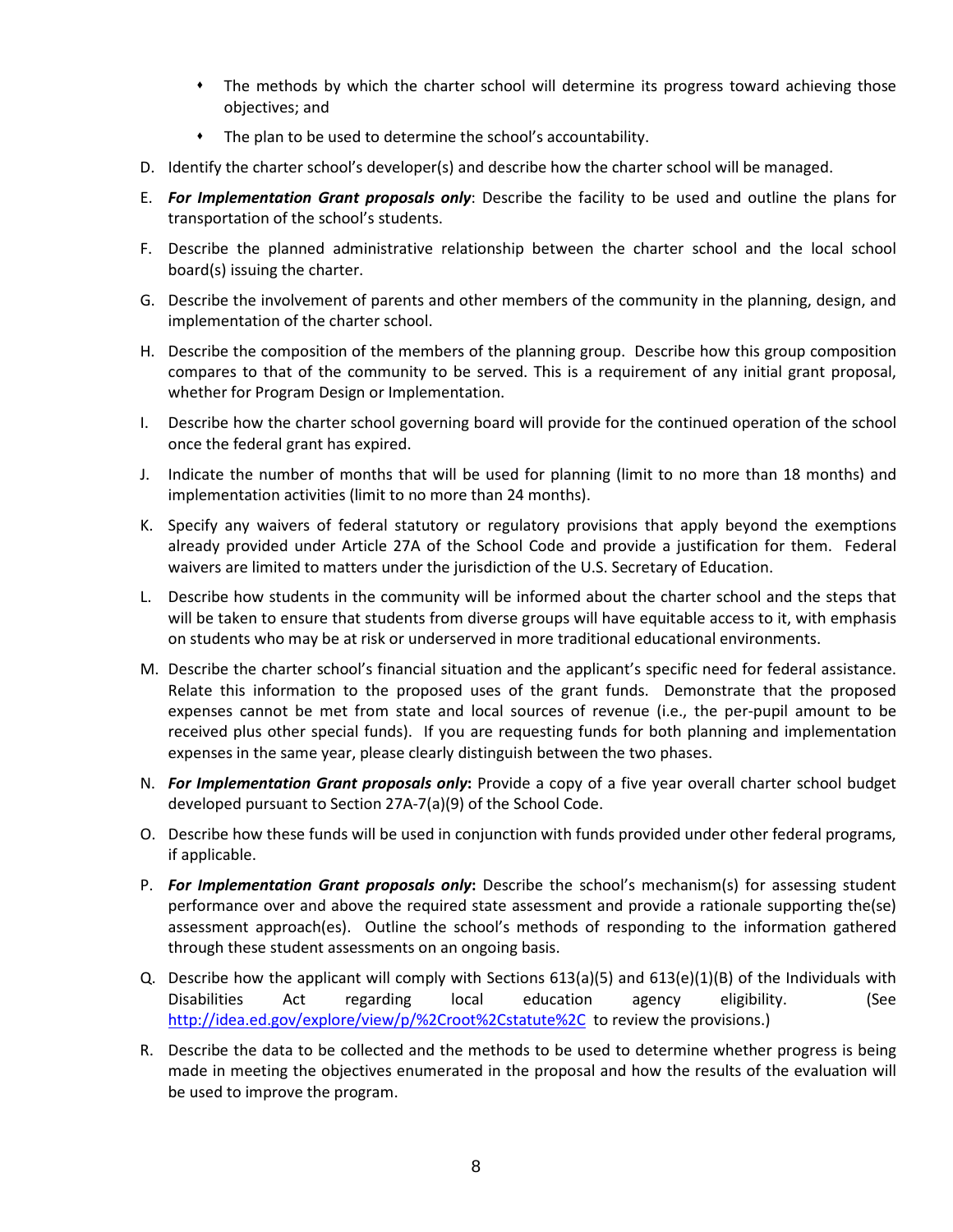# **Proposal Format**

Each proposal must be submitted in the format outlined below. Please use the following as a checklist in assembling your completed proposal.

All grant forms must be completed electronically, preferably by utilizing the PDF format that ISBE utilizes to create the grant forms. Handwritten grant forms will not be accepted. Approval by ISBE of a federal Public Charter Schools Grant does not have bearing on the local school board's decision to approve or deny a charter school proposal.

- **1.\_\_\_ Cover Page (Attachment 1)**: Must be signed by authorized representative of the charter school developer and for Program Design and Implementation applications, the charter school principal or director of the charter school.
- **2.\_\_\_ Proposal Narrative:** Follow the specifications outlined in the *Proposal Narrative Requirements by Grant Category* section of this RFP.
- **3.\_\_\_ Activities and Budget Information (Attachment 2)**: Duplicate as needed and use to describe the activities and related expenses for which you are requesting funds.
- **4.\_\_\_ Budget Summary and Payment Schedule (Attachment 3A)**: Must be submitted on the form provided and signed by the authorized representative of the charter school (i.e., charter school developer, principal, director). Expenditures should be limited to those categories identified in the *Allowable Expenditures* section of this RFP.
- **5.\_\_\_ Budget Breakdown (Attachment 3B)**: Must include descriptions of all anticipated expenditures, correlated to the line items set forth on the Budget Summary. (**Attachment 3C** is provided for future use by selected grantees to submit amendments to the approved program and/or budget.)

Further explanation of the expenditure accounts can be found in ISBE's *State and Federal Grant Administration Policy and Fiscal Requirements and Procedures* handbook located at [http://www.isbe.net/funding/pdf/fiscal\\_procedure\\_handbk.pdf](http://www.isbe.net/funding/pdf/fiscal_procedure_handbk.pdf).

- **6.\_\_\_ Certifications and Assurances (Attachments 4, 5, and 6)**: Each applicant is required to submit the certification forms listed below. These must be signed by the official legally authorized to submit the proposal and bind the applicant to its contents.
	- Certification and Assurances and Standard Terms of the Grant
	- Charter Schools Program-Specific Terms
	- Certification Regarding Debarment
- **7.\_\_\_ Certification Regarding Lobbying (Attachments 7, 7A, 7B, and 7C)**: Each applicant proposing a grant in the amount of **\$100,000** or more must submit the "Certification Regarding Lobbying" forms. These must be signed by the official legally authorized to submit the proposal and bind the applicant to its contents.
- **8. \_\_\_ General Education Provisions Act (GEPA) (Attachment 8):** Complete the attachment.
- **9. \_\_\_ Evidence of Charter Application Submission:** (Pre-Charter Planning Grant applicants only) Provide evidence (i.e., memo or email from district, certified mail receipt, or other proof of delivery) that a charter application was submitted to the school district, that the school district was notified in a timely manner about the applicant's intent to submit a grant application under the federal Public Charter Schools Program, and that the district has received a copy of the grant application prior to its submission to ISBE.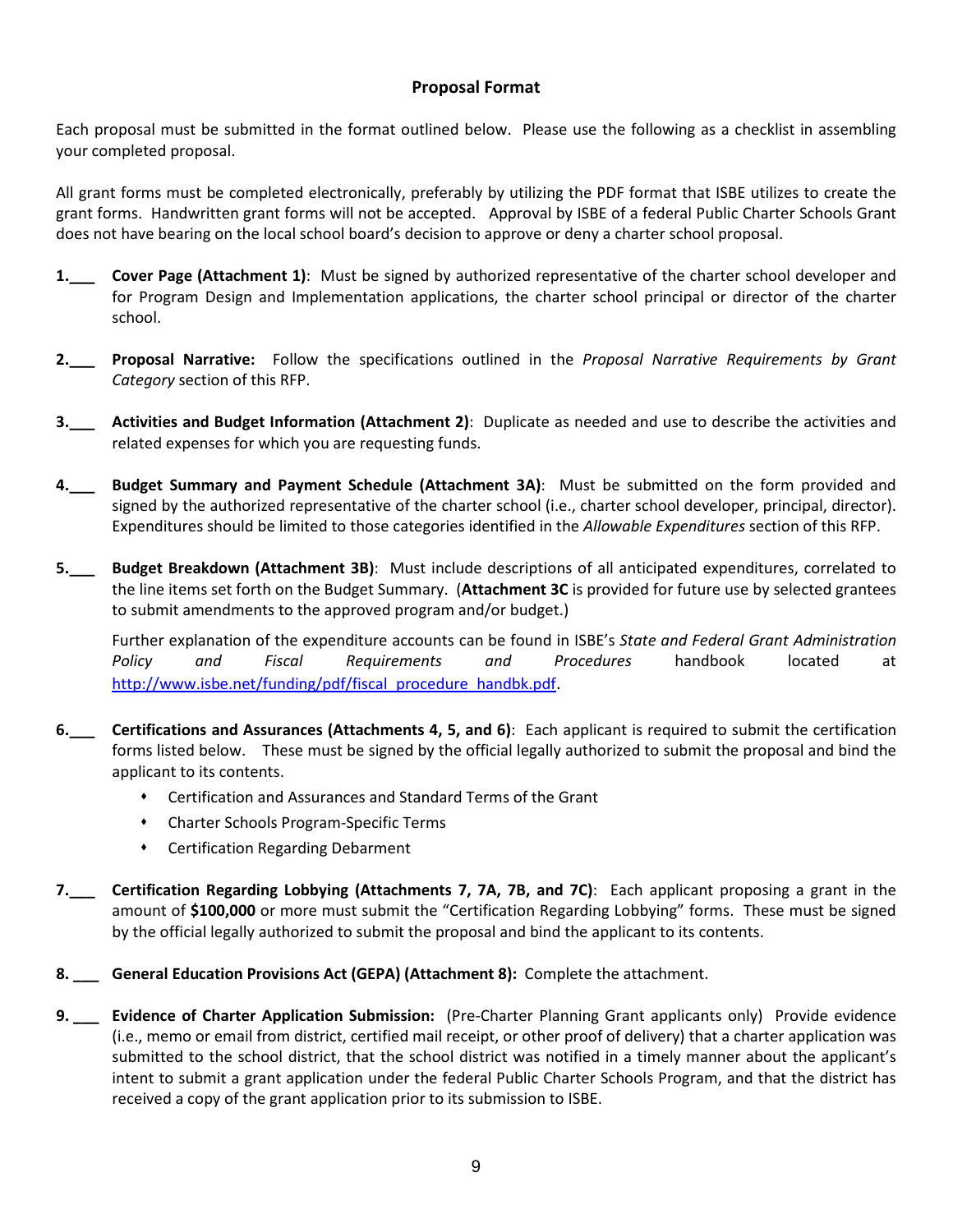- **10. \_\_\_ Proposed or Authorized Charter School Agreement**: Provide a copy of the proposed or authorized charter agreement submitted to the school district.
- **11. \_\_\_ Taxpayer Identification and Not-for-Profit Status**: If the not-for-profit entity or charter school is not a registered vendor with ISBE, then it must complete a Department of the Treasury Internal Revenue Service form W-9, "Request for Taxpayer Identification Number and Certification" and submit the form with its proposal, along with its not-for-profit registration papers from the Illinois Secretary of State's Office.

Submission of these documents will enable ISBE to establish a vendor code to ensure that grant payments will be made. For W-9 purposes, the not-for-profit entity's name has to match exactly the name used on the Federal Employer Identification Number (FEIN) form. Not-for-profit entities should not use "charter school" in the organization's title. If a not-for-profit entity submitting a Pre-Charter Planning proposal has a charter school approved, then it must establish a new vendor code for the proposed charter school by resubmission of a W-9 for that charter school.

#### **Criteria for Review and Approval of Proposals**

Each narrative description of all the proposals received under this RFP will be reviewed and evaluated according to the criteria listed below for each grant category. Final selections for grant awards will be made by the State Superintendent of Education and will be based upon recommendations resulting from the peer evaluation/review process used to determine the extent to which each proposal meets the following criteria. The peer review team will consist of successful charter school operators and staff of Illinois charter school organizations.

Applicants proposing at least one of the following priority activities will receive **10 bonus points** in addition to those received under each criterion below.

- Operate a charter school outside of the city of Chicago;
- Serve at-risk and other educationally disadvantaged students at the secondary education level to meet the New Illinois State Learning Standards Incorporating the Common Core and to assist such students to remain in or, in the case of drop outs, to return to school through grade 12; and/or
- Serve educationally disadvantaged students.

#### **Pre-Charter Planning Proposals**

- 1. The diversity of the planning team and its members' expertise in and the extent of their knowledge about areas such as project management, curriculum, instruction, assessment, community relations, marketing, finance and fund-raising, governance and management, law, and real estate. (20 points)
- 2. The quality of the needs assessment and the likelihood that it will identify unmet educational needs in the community that could be addressed by the proposed charter school. (20 points)
- 3. The degree to which the mission statement is clearly presented and tied directly to the improvement of student performance. (20 points)
- 4. The quality of the proposed charter school's curriculum in assisting students to achieve state standards and the possibility that it may be disseminated to other schools. (20 points)
- 5. The extent to which the proposed budget is consistent with the proposal's activities and appears to be costeffective. (20 points)

#### **Program Design Proposals**

1. The quality of the charter school's proposed educational program, including accountability mechanisms and the number of students to be served. (25 points)